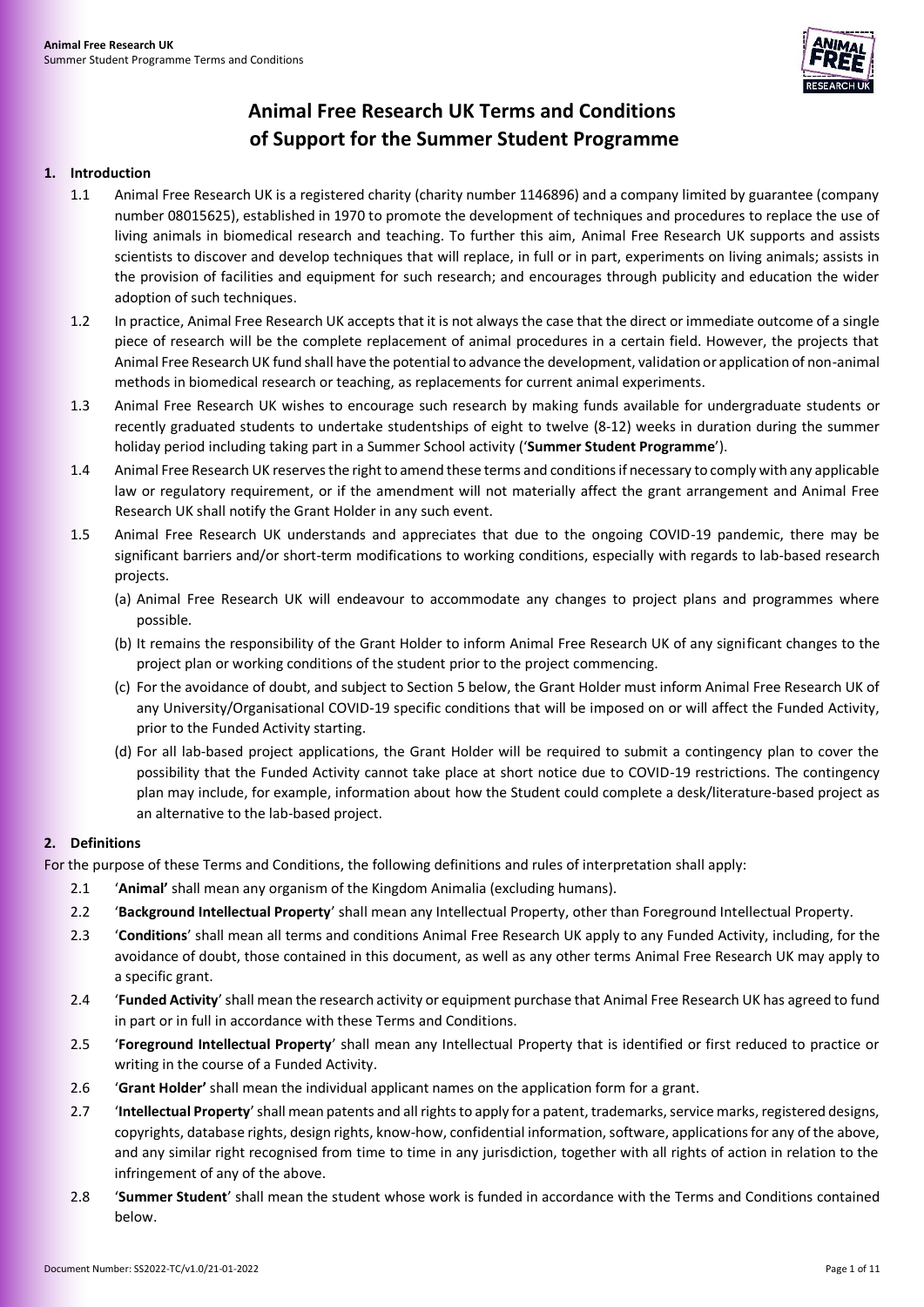

2.9 '**Summer Student Programme**' shall mean the research activity that takes place in accordance with these Terms and Conditions and is limited to the definition as stated in [1.3 above.](#page-0-0)

#### **3. Research funded by Animal Free Research UK – Policies**

- 3.1 Grant funds shall not be used in support of non-animal research per se. The research shall be directed towards or support replacing the use of animals in current procedures within the Grant Holders laboratory or, preferably, in the wider field.
- 3.2 Only research that is directly relevant to human health problems shall receive consideration. Acceptable approaches may include, but are not limited to, the use of human volunteers (not clinical trials), epidemiology, human cell lines, *ex vivo* or primary human tissues or cells, microorganisms, plants, human sub-cellular components *in vitro*, biophysical and biochemical analytical techniques or *in silico* (computer) technology.
- 3.3 Animal Free Research UK shall **not**:
	- (a) support research that requires or involves the use of living animals, animal tissue, animal cells or cell lines in any way, even though the ultimate aim may be to replace their use;
	- (b) fund the purchase or maintenance of animals, animal tissue or animal cell lines for any reason;
	- (c) subject to 3.4(d) below, support or fund the purchase of any animal derived biomaterials such as, but not limited to, animal serum, antibodies, trypsin, bovine serum albumin, gelatine or collagen even though the ultimate aim may be to replace their use;
	- (d) subject t[o 3.4\(b\)](#page-1-0) and [3.4\(c\) below,](#page-1-1) fund the use of human embryonic or foetal stem cells; and the Summer Student who is by any means supported by Animal Free Research UK shall not be involved in any way in such research or activities for the duration of the Funded Activity.
- <span id="page-1-0"></span>3.4 Animal Free Research UK shall **only** consider funding research:
	- (a) using human cells, if the applicants have provided evidence of cell authentication or incorporate an authentication protocol to eliminate the possibility of misidentification or cross-contamination of cell lines and comply with Good Cell Culture Practice. Different Guidance on Good Cell Culture Practice can be downloaded from the [Animal Free Research](https://www.animalfreeresearchuk.org/wp-content/uploads/2018/09/GCCPtaskforcereport2.pdf)  UK [Website,](https://www.animalfreeresearchuk.org/wp-content/uploads/2018/09/GCCPtaskforcereport2.pdf)from [ALTEX Journal](https://www.altex.org/index.php/altex/article/view/1000/1127) or from [OECD Website;](https://www.oecd-ilibrary.org/environment/guidance-document-on-good-in-vitro-method-practices-givimp/good-cell-culture-practice-gccp_9789264304796-16-en)
	- (b) using human foetal tissues, cells, cell lines or embryonic tissues, cells, cell lines, if these have been freely donated by the consenting individual or derived from freely donated consenting individuals and/or their nominated and ethical provider/source. The applicant shall provide details of the ethical and consent aspects of donation. Research using human embryonic or foetal stem cells will not be funded. Embryonic and foetal tissue and cell research remains a contentious issue, if you have any concerns or doubts about their use please contact Animal Free Research UK;
	- (c) using human placenta, amnion, and umbilical cord, if these have been freely donated by the consenting individual and/or their nominated and ethical provider/source following normal full-term births, miscarriage or stillbirth. The applicants shall provide details of the ethical and consent aspects of donation when submitting their application.
	- (d) using specific animal derived biomaterials, such as those mentioned in 3.3(c) above, with the exception of animal serum and polyclonal antibodies, where their use has been fully justified and where there is clear evidence that without their use, the Funded Activity cannot take place. There should also be clear instruction on how the Funded Activity will, during the course of the Funded Activity, aim to replace their use over time. For the avoidance of doubt, Animal Free Research UK will not fund the purchase of any animal serum, or the development and production of de novo polyclonal antibodies.

# <span id="page-1-1"></span>**4. Employment**

- 4.1 The relationship between Animal Free Research UK and the Grant Holder is intended to be and shall be one of grant-maker and grant-recipient and shall not be an employment relationship. No Grant Holder nor the Summer Student shall be regarded as employees of Animal Free Research UK.
- 4.2 Animal Free Research UK accepts no responsibility, financial or otherwise, for expenditure or liabilities arising out of work other than those expressly applied for in an applicant's application form.
- 4.3 In particular, Animal Free Research UK shall not be liable for any liability the Grant Holder or their employers may incur towards the Summer Student (including, but not limited to, statutory maternity or paternity pay, statutory sick pay, statutory redundancy pay or compensation for breach of statutory rights).
- 4.4 Animal Free Research UK does not award full economic costs, and will not provide funds for indirect costs, such as institutional or departmental overheads or administrative charges, or costs of financial, personnel, secretarial, cleaning services, travel costs (including conference attendance and travel) or basic utilities.
- 4.5 Animal Free Research UK does not accept applications from students who would like to be funded directly themselves through an award.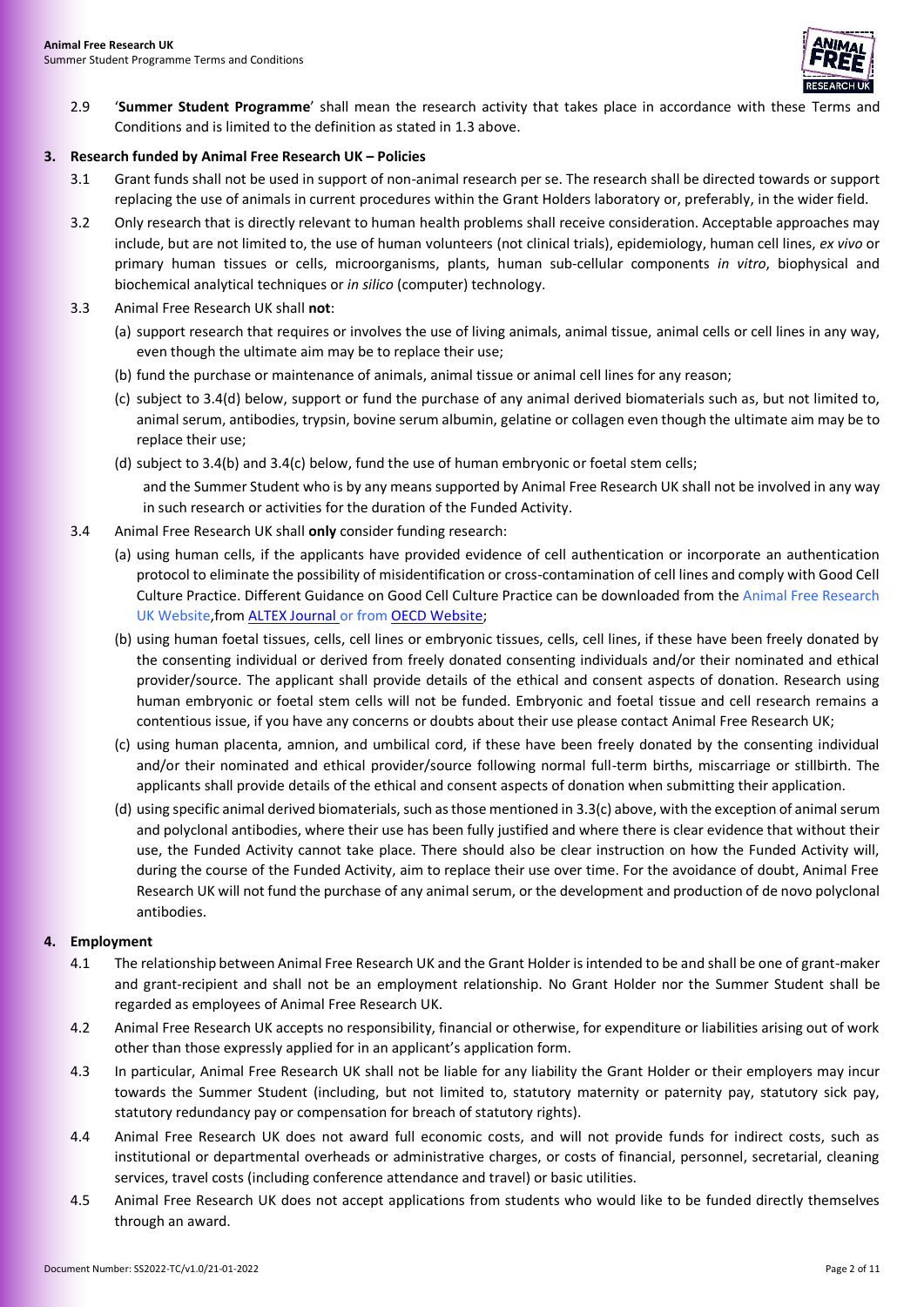

# <span id="page-2-0"></span>**5. Change of personnel, research direction or research location**

- 5.1 The Grant Holder shall inform Animal Free Research UK immediately if the Funded Activity is to cease or has ceased before the expiry of the grant.
- 5.2 The Grant Holder shall inform Animal Free Research UK immediately if they or the Summer Student ceases their involvement in the Funded Activity or expresses an intention to do so before the expiry of the grant.
	- (a) Any change in the student named on the application form shall also be communicated to Animal Free Research UK immediately and before the start of the Funded Activity.
- 5.3 Animal Free Research UK should be informed immediately if the Grant Holder or Summer Student goes on long term absence, such as, but not limited to, maternity or paternity leave, or is absent due to illness for more than two (2) weeks.
- 5.4 Animal Free Research UK shall be consulted in advance about any change in the direction or location of the research.

# **6. Termination of the award**

- 6.1 A grant may be terminated, or its conditions varied at any time, at the absolute discretion of Animal Free Research UK, with immediate effect.
- 6.2 Animal Free Research UK shall reimburse expenditure incurred under the award up to the date of termination, and any expenditure irreversibly committed at the date of notice of Termination save that irreversibly committed expenditure shall not be reimbursed by Animal Free Research UK where termination is made in accordance with clause[s 6.3](#page-2-1) o[r 6.4 below,](#page-2-2) or where the Grant Holder or Summer Student has not complied with these Terms and Conditions.
- <span id="page-2-1"></span>6.3 Contravention of these Terms and Conditions will result in immediate termination or suspension of the grant, and if applicable, the Grant Holder will be required to repay part or the entire grant already advanced. If Animal Free Research UK discovers after the end of a research project that a contravention occurred, repayment of part or the entire grant will be required.
- <span id="page-2-2"></span>6.4 Any Grant Holder and/or Summer Student whose progress or conduct does not satisfy Animal Free Research UK, or any act or failure to act which, in the opinion of Animal Free Research UK, has caused or is likely to cause damage to its reputation, are liable to have their awards terminated. It will be at the discretion of Animal Free Research UK whether, in any such case, repayment of some or the entire grant will be required.

# <span id="page-2-6"></span>**7. Publications and acknowledgements**

- 7.1 Subject to clauses 7.2 [7.8 below,](#page-3-0) the Grant Holder and Summer Student are strongly encouraged to, and shall make best endeavours to, publish the outputs of the Funded Activity.
- <span id="page-2-3"></span>7.2 Animal Free Research UK shall be provided with a copy of any publication, such as, but not limited to, journal articles, poster or oral presentations, at least ten (10) business days PRIOR to final submission. For the avoidance of doubt, clause [7.2](#page-2-3) also applies for any publication, published at any time, during or after the end of the Funded Activity.
- <span id="page-2-5"></span>7.3 Animal Free Research UK will not automatically assist with full publication costs for the publication of Animal Free Research UK funded research as a full journal article. For the duration of the Funded Activity and up to six (6) months after end of the Funded Activity period, Animal Free Research UK will endeavour to provide additional financial assistance to enable the Grant Holder and/or Summer Student to publish the outputs of the Funded Activity.
	- (a) Where the Grant Holder's institute does not already fully cover the costs of publication, especially for open-access journals, Animal Free Research UK will provide additional support of up to fifty percent (50%) of the Article Processing Cost/Fee to enable the Grant Holder and/or Summer Student to publish the results of the Funded Activity.
	- (b) Animal Free Research UK shall be made aware of the intention to publish a paper prior to any costs occurring and subject to claus[e 7.2 above.](#page-2-3) Animal Free Research UK reserves the right not to assist with any publication charges where it has not been made aware in advance.
	- (c) If additional publication costs are incurred after the final grant payment has been made, the institute shall invoice Animal Free Research UK within thirty (30) days of such costs being made and payment will be made by way of reimbursement.
- <span id="page-2-4"></span>7.4 All oral and written presentations, dissertations, theses and other publications arising from a Funded Activity shall include acknowledgement of this support, by including the Grant Reference Number and the following phrase, in full:

**"[insert name] was funded by Animal Free Research UK (Grant number: [Grant Reference Number])."**

and where space permits, the following additional phrase should be included:

**"Animal Free Research UK funds pioneering animal free research that saves humans and animals and is forging a future where animals are replaced with modern, human relevant techniques."**

and where possible include a copy of Animal Free Research UK's logo (clause [7.8 below\)](#page-3-0). The Grant Reference Number will be found on the acceptance documentation, or by contacting Animal Free Research UK, and should also be quoted in all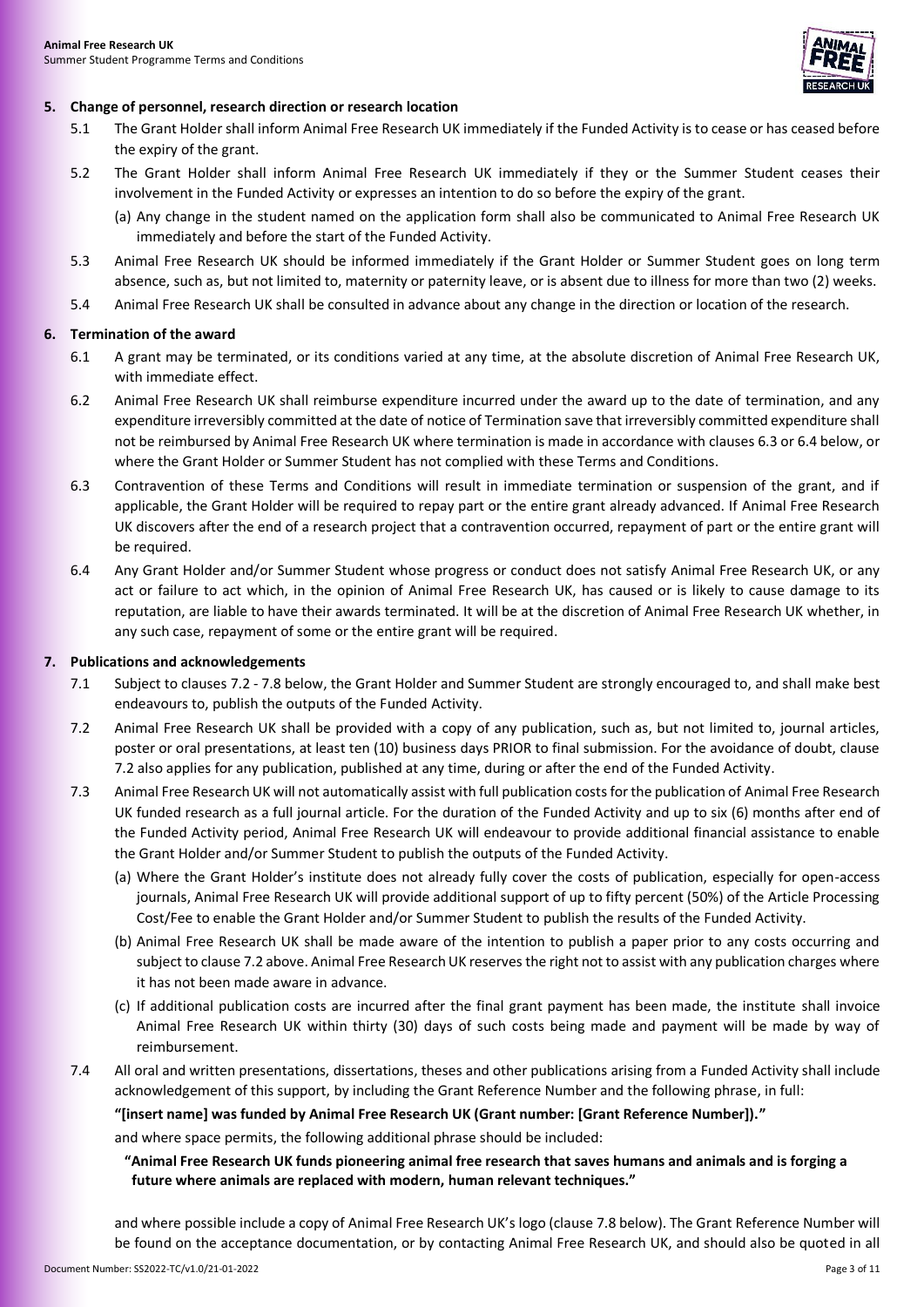

materials where possible. A reprint or copy of the final presentation and/or article shall be sent to Animal Free Research UK within two (2) months of publication.

<span id="page-3-1"></span>7.5 Where a publication arises that includes data obtained from both a Funded Activity and a non-Funded Activity and where the non-Funded Activity involved the use of experiments on animals, or cells or tissues from animals, or used animalderived biomaterials, then the following statement shall appear in the publication, in full:

**"Animal Free Research UK does not support or fund any experiments involving animals, animal tissue, animal cells or cell lines, or animal derived biomaterials.**".

Or, where human embryonic or foetal stem cells have been used:

**"Animal Free Research UK does not support or fund any experiments involving human embryonic or foetal stem cells.**".

- (a) A reprint or copy of the final presentation and/or article shall be sent to Animal Free Research UK within two (2) months of publication.
- (b) For the avoidance of doubt, Clause[s 7.2,](#page-2-3) [7.4](#page-2-4) and other relevant clauses would still apply for such publications.
- (c) Where a publication arises that includes data obtained from both a Funded Activity and a non-Funded Activity, clause [7.3](#page-2-5) will not apply and Animal Free Research UK will not assist with any publication costs.
- 7.6 In all publications and presentations of the Funded Activity, the Grant Holder and Summer Students are required to explain the implications for replacing animal experiments. Additionally, when selecting keywords and indexing terms, e.g. MeSH terms, for a publication, recognised terms such as "Replacement" or "Animal alternatives" or "non-animal model" or "3Rs" should be used.
- 7.7 Subject to clause 8.4 below, Animal Free Research UK will rely on the Grant Holder and Summer Student to produce and submit to Animal Free Research UK a short lay-summary (at a level that a member of the general public can understand) of reports that Animal Free Research UK can use to publicise the work that is being undertaken. Any such published summary would be used externally; therefore, the Grant Holder and/or Summer Student should not include any material or information that could be deemed confidential.
- <span id="page-3-0"></span>7.8 Animal Free Research UK's logo shall, where possible, be used on all materials used in the dissemination of findings from all Funded Activities and in compliance with any brand guidance provided by Animal Free Research UK to the Grant Holder or Institute from time to time. Additionally, the Grant Reference Number for the Funded Activity, should also be quoted in all materials where possible.
- 7.9 Failure to adhere to the clauses in Sectio[n 7,](#page-2-6) and especially clause[s 7.4](#page-2-4) and [7.5,](#page-3-1) may result in any remaining funding being withdrawn or negatively impacting any future applications from the Grant Holder.

# **8. Publicity and data protection**

# **Publicity**

- 8.1 Animal Free Research UK is a charity and relies on voluntary contributions. This involves a continuing programme of publicity, education and fund-raising, and Grant Holders and Summer Students will be asked for their support and consent at minimum to the following: participating in a photo call; receiving a visit from an Animal Free Research UK representative or a major sponsor.
- 8.2 On acceptance of an Animal Free Research UK grant, Grant Holders and Summer Students will be required to provide relevant personal information for the purposes of Animal Free Research UK's media activities. Such information will be used by Animal Free Research UK to promote the Funded Activity to the public and in all its social and media activities. A data release form will be provided to the Grant Holders and Summer Students separate from this agreement.
- 8.3 Grant Holders and/or the Summer Student shall provide Animal Free Research UK at least six colour images depicting aspects of the research funded on a royalty free use basis. These shall be provided in electronic format as high quality image files i.e. of at least 300 dpi. Animal Free Research UK shall be entitled to use the images in perpetuity for fundraising, educational and publicity purposes and the images provided should not contain any confidential information or data that cannot be made public. Any citation information should be provided with the images in order to correctly credit the image. If no such information is provided the assumption is that Animal Free Research UK is free display the images without citation or attribution.
- 8.4 As part of the final report sent to Animal Free Research UK, the Grant Holder and Summer Student are also required to prepare a short lay summary of the research activities to date for its use in Animal Free Research UK publications. This summary article will be used by Animal Free Research UK for its public fundraising, educational and publicity purposes, and therefore should not contain any information or data that should be kept confidential or that you would not want made public.
- 8.5 The Animal Free Research UK logo shall, where possible, be used on all materials used in the dissemination of findings from Animal Free Research UK-Funded Activities or for the promotion of Animal Free Research UK-Funded Activities, and in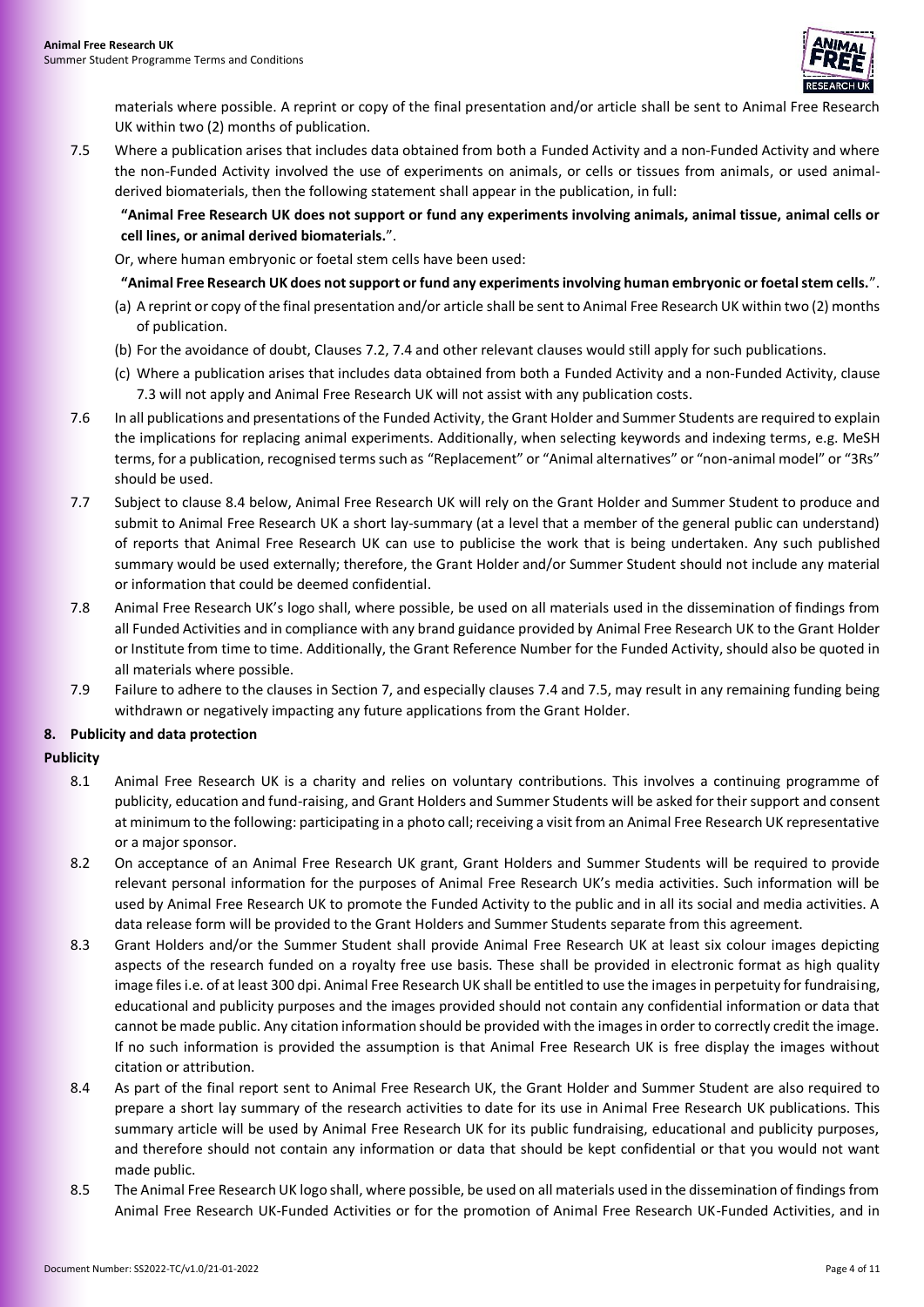

compliance with any brand guidance provided by Animal Free Research UK to the Grant Holder or Institute from time to time.

#### **Data processing**

<span id="page-4-0"></span>8.6 In these clause[s 8.6](#page-4-0) to [8.12](#page-5-0) and Section [12](#page-9-0) below, the following definitions shall apply:

Controller, Processor, Data Subject, Personal Data, Personal Data Breach, processing and appropriate technical and organisational measures: as defined in the Data Protection Legislation.

Data Protection Legislation: the UK Data Protection Legislation and any other European Union legislation relating to personal data and all other legislation and regulatory requirements in force from time to time which apply to a party relating to the use of Personal Data (including, without limitation, the privacy of electronic communications) and the guidance and codes of practice issued by the relevant data protection or supervisory authority and applicable to a party. UK Data Protection Legislation: all applicable data protection and privacy legislation in force from time to time in the UK including the General Data Protection Regulation ((EU) 2016/679); the Data Protection Act 2018; the Privacy and Electronic Communications Directive 2002/58/EC (as updated by Directive 2009/136/EC) and the Privacy and Electronic Communications Regulations 2003 (SI 2003/2426) as amended.

- <span id="page-4-1"></span>8.7 Animal Free Research UK will comply with all applicable requirements of the Data Protection Legislation. This clause is in addition to, and does not relieve, remove or replace, a party's obligations or rights under the Data Protection Legislation.
- 8.8 For the purposes of the Data Protection Legislation, the Grant Holder or the Summer Student shall be the Controller and Animal Free Research UK is the Processor. Section [12s](#page-9-0)ets out the scope, nature and purpose of processing by Animal Free Research UK, the duration of the processing and the types of Personal Data and categories of Data Subject.
- 8.9 Without prejudice to the generality of claus[e 8.7,](#page-4-1) the Grant Holder and/or the Summer Student will ensure that it has all necessary appropriate consents and notices in place to enable lawful transfer of the Personal Data to the Animal Free Research UK for the duration and purposes of these terms and conditions.
- 8.10 Without prejudice to the generality of claus[e 8.7,](#page-4-1) Animal Free Research UK shall, in relation to any Personal Data processed in connection any party's obligations under these Conditions:
	- (a) process that Personal Data only on the documented written instructions of the Grant Holder and/or Summer Student which are set out in Section [12](#page-9-0) unless Animal Free Research UK is required by Applicable Laws to otherwise process that Personal Data. Where Animal Free Research UK is relying on Applicable Laws as the basis for processing Personal Data, Animal Free Research UK shall promptly notify the Grant Holders and/or Summer Student of this before performing the processing required by the Applicable Laws unless those Applicable Laws prohibit the Provider from so notifying the Grant Holder and/or Summer Student;
	- (b) ensure that it has in place appropriate technical and organisational measures, reviewed and approved by the Grant Holders and/or Summer Student, to protect against unauthorised or unlawful processing of Personal Data and against accidental loss or destruction of, or damage to, Personal Data, appropriate to the harm that might result from the unauthorised or unlawful processing or accidental loss, destruction or damage and the nature of the data to be protected, having regard to the state of technological development and the cost of implementing any measures (those measures may include, where appropriate, pseudonymising and encrypting Personal Data, ensuring confidentiality, integrity, availability and resilience of its systems and services, ensuring that availability of and access to Personal Data can be restored in a timely manner after an incident, and regularly assessing and evaluating the effectiveness of the technical and organisational measures adopted by it);
	- (c) ensure that all personnel who have access to and/or process Personal Data are obliged to keep the Personal Data confidential; and
	- (d) not transfer any Personal Data outside of the European Economic Area unless the prior written consent of the Grant Holders and/or Summer Student has been obtained and the following conditions are fulfilled:
		- (1) the Grant Holder and/or Summer Student or Animal Free Research UK has provided appropriate safeguards in relation to the transfer;
		- (2) the data subject has enforceable rights and effective legal remedies;
		- (3) Animal Free Research UK complies with its obligations under the Data Protection Legislation by providing an adequate level of protection to any Personal Data that is transferred; and
		- (4) Animal Free Research UK complies with reasonable instructions notified to it in advance by the Grant Holders and Summer Student with respect to the processing of the Personal Data;
		- (5) assist the Grant Holder and/or Summer Student, at the Grant Holder and/or Summer Student cost, in responding to any request from a Data Subject and in ensuring compliance with its obligations under the Data Protection Legislation with respect to security, breach notifications, impact assessments and consultations with supervisory authorities or regulators;
		- (6) notify the Grant Holder and/or Summer Student without undue delay on becoming aware of a Personal Data Breach;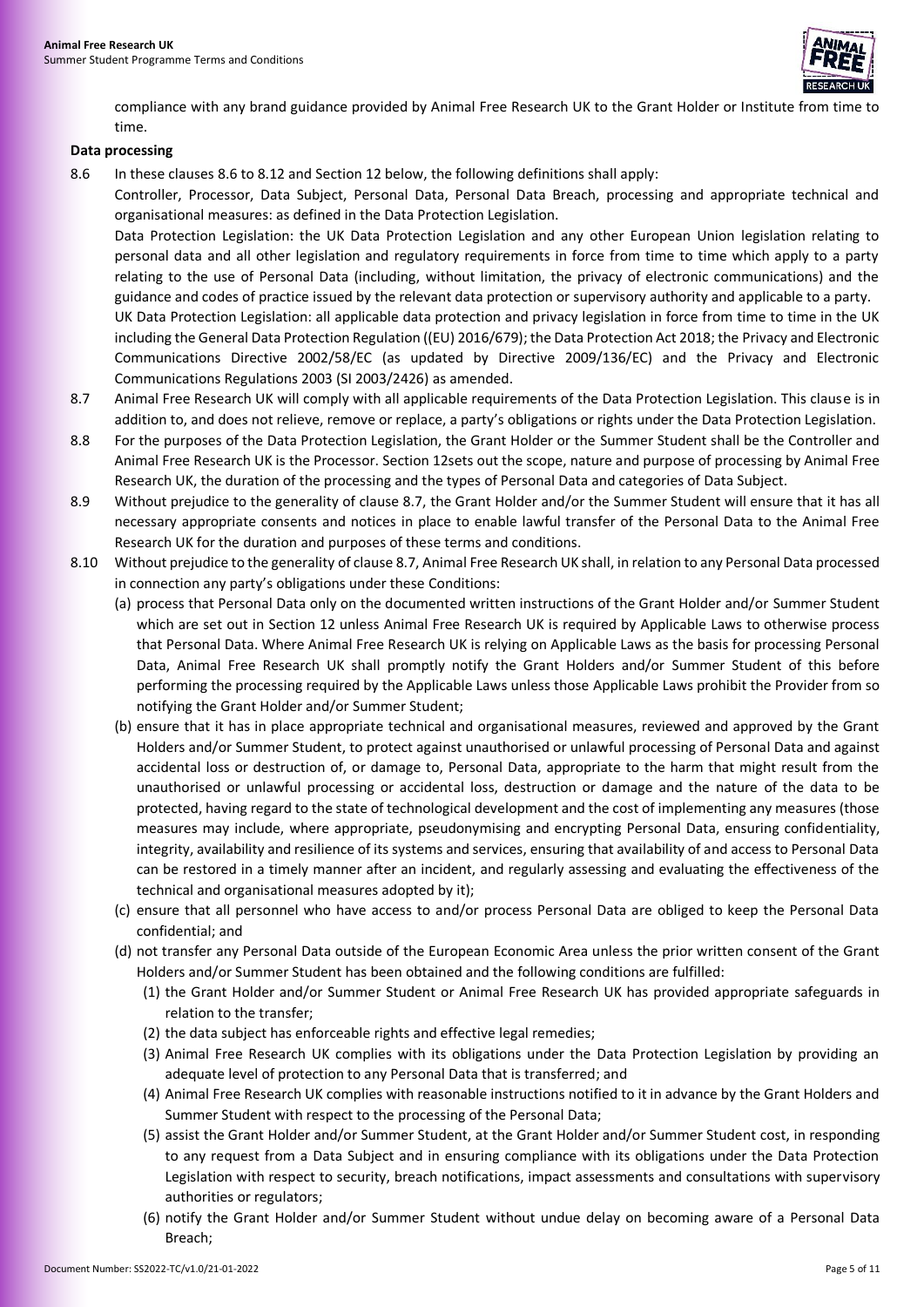

- (7) at the written direction of the Grant Holder and/or Summer Student delete or return Personal Data and copies thereof to the Grant Holder and/or Summer Student on termination of the agreement unless required by Applicable Law to store the Personal Data; and
- (8) maintain complete and accurate records and information to demonstrate its compliance with these clause[s 8.6](#page-4-0) to [8.12.](#page-5-0)
- 8.11 The Grant Holder and Summer Student do not consent to Animal Free Research UK appointing any third party processor of Personal Data under this agreement.
- <span id="page-5-0"></span>8.12 Any party may, at any time on not less than 30 days' notice, revise these [8.6](#page-4-0) t[o 8.12](#page-5-0) by replacing them with any applicable controller to processor standard clauses or similar terms forming part of an applicable certification scheme (which shall apply when replaced by attachment to these terms and conditions).
- 8.13 Animal Free Research UK will also endeavour to maintain contact with the Grant Holder and Summer Student for up to three (3) years from the end of the Funded Activity to track the use and development of any research activity. The Grant Holder and/or Summer Student will be required to provide Animal Free Research UK updates in a timely manner when advances are made based on the Funded Activity.

# **9. Regulations for Summer Student Programme**

- 9.1 The purpose of the Summer Student Programme is for individuals to train in and develop knowledge of non-animal methods, on projects which aim to develop human-relevant scientific methods or support the replacement of animal experiments in biomedical fields.
- 9.2 Applications for funding shall be made by the intended project supervisor of the candidate Summer Student. The applicant project supervisor is to be the Grant Holder. Animal Free Research UK does not accept applications from individual students.
- 9.3 The Grant Holder, Summer Student, Administrative Authority and Head of Department shall agree to accept Animal Free Research UK's Terms and Conditions as set out in this document.
- 9.4 The Grant Holder and Summer Student shall ensure that the research to be undertaken complies with Animal Free Research UK's Terms and Conditions.
- 9.5 The Funded Activity research project shall take place at an institution in the United Kingdom.
- 9.6 Students from outside the United Kingdom are eligible provided all legal requirements for study/work in the United Kingdom are met.
- 9.7 Summer Student Programmes are available for periods of eight to twelve (8-12) weeks in duration and ideally should start within 2 weeks (either side) of the recommended start date. The duration should be agreed with the proposed supervisor prior to application. Evaluation of applications will consider the stated length when scoring excellence and impact, so that the selected internship length will not affect the application outcome. Details of the recommended start date will be available on the Animal Free Research UK website and indicated on the application form at time of application.
- 9.8 It is a condition of the Funded Activity that Students that undertake the Funded Activity shall be available towards the end of the Funded Activity to take part in the Animal Free Research UK Summer School. The Summer School is a conference and training event that brings all Students together to develop their skills and gives further extramural training. Attendance at the Summer School by the Summer Student is essential and is a requirement for successful completion of the Funded Activity. Dates and further details of the Summer School will be published on the Animal Free Research UK website and indicated on the application form at time of application. For the avoidance of doubt, Students that wish to undertake a Summer Student Programme but cannot take part in the Summer School will not be eligible and the Project will not be funded.
- <span id="page-5-1"></span>9.9 It is a condition of the Funded Activity that within thirty (30) days of the awards completion, the Summer Student and Grant Holder shall write and deliver a final report to Animal Free Research UK. Instructions on the content and style of this report should be obtained from Animal Free Research UK's Science Officer and shall be followed. Any publications arising from the work carried out during the Summer Student Programme should be included. The report will be submitted through the Grant Holder, who should append his or her comments. The last instalment of the grant will not be paid until a satisfactory final report has been received.
- 9.10 The Funded Activity should include an element of training, and Grant Holders shall ensure that Summer Students are offered a suitable research environment and training programme. Grant Holders should be available to assist Summer Students in the department most of the time and are responsible for implementing a programme of student assessment. The training should allow the Student to be able to complete the Funded Activity and is in addition to any training provided during the Animal Free Research Summer School. Grant Holders shall inform Animal Free Research UK immediately if at any time they consider a Summer Student to be unsatisfactory.
- 9.11 For Summer Student Programmes the following financial provisions have been allocated: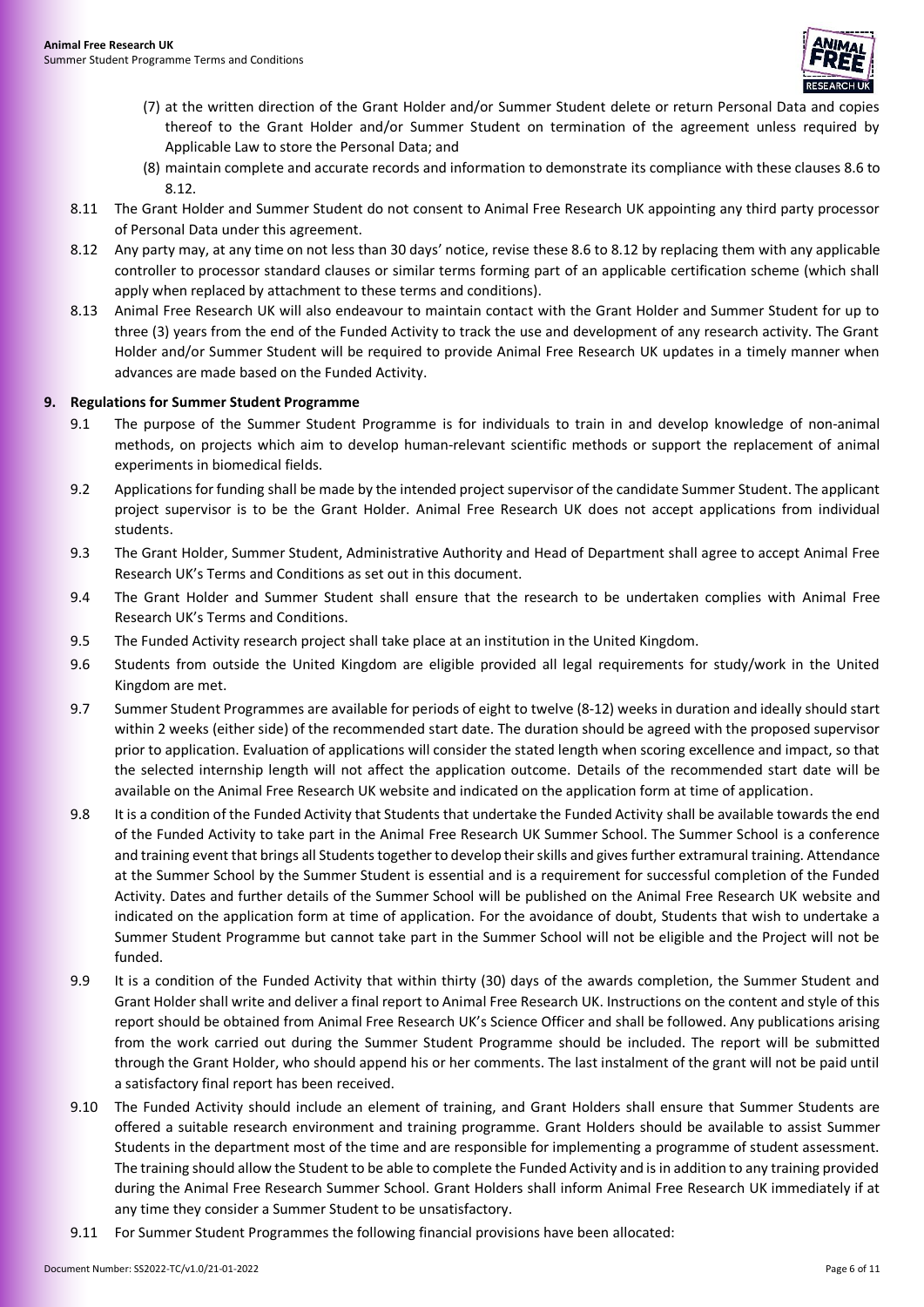

(a) a **stipend** of up to £250 per week for the duration of the project; ;

(b) a **consumables** budget of up to a maximum of £560 for the duration of the project.

The Grant Holder is obliged to ensure that the whole of the stipend amount awarded is allocated to the Summer Student.

- 9.12 Animal Free Research UK shall agree the start date and be in receipt of the signed declaration of acceptance of Animal Free Research UK's Terms and Conditions and other related documentation from the Grant Holder, the Head of Department, the Administrative Authority and the Summer Student prior to the agreed start date.
- 9.13 A grant becomes effective from the date on which the Summer Student starts work, and not when a purchase is made from the consumables allocation. A grant shall be taken up within the summer period following the award; otherwise, the grant will be rescinded. The Grant Holder or institution's finance officer is required to inform Animal Free Research UK of the actual starting date of the project. No research related expenses, including personal support, invoiced to Animal Free Research UK prior to the official start date will be paid.
- 9.14 Subject to compliance with the Terms and Conditions, grants will be paid in arrears to the responsible finance office within thirty (30) days of receipt of a satisfactory final report from the Grant Holder and Summer Student.
	- (a) Invoices are to be received by Animal Free Research UK within thirty (30) days following the end of the Funded Activity period to which it relates.
	- (b) A detailed breakdown of any consumables purchased during this invoiced period shall also be provided to Animal Free Research UK.
	- (c) Late invoices, submitted after thirty (30) days following the end of the Funded Activity, may be subject to an automatic 10% reduction in payment. Invoices received more than six (6) months after the end of the Funded Activity will not reimbursed. For details of the reporting scheme, refer to clause [9.9 above.](#page-5-1)
- 9.15 Summer Student Programmes are funded on the condition that the Summer Student is undertaking full-time training and are subject to the normal conditions of their institution. Grant Holders shall report unauthorised absences of the Summer Student to Animal Free Research UK. If a Summer Student's period of leave, such as sick leave or maternity leave, exceeds two (2) weeks the award will be suspended.
- 9.16 Animal Free Research UK will not accept any liability for any complaint, grievance or claim arising out of the relationship between a Grant Holder and a Summer Student. These shall be the exclusive responsibility of the Grant Holder. However, Animal Free Research UK expects Grant Holders to treat Summer Students with respect and to have proper regard to their health and safety, working conditions and working hours.

#### <span id="page-6-1"></span><span id="page-6-0"></span>**10. Intellectual Property**

- 10.1 Any Foreground Intellectual Property shall be the property of the Grant Holder, which hereby grants to Animal Free Research UK a perpetual, royalty-free, non-exclusive licence to use the Foreground Intellectual Property for its own noncommercial promotional and/or educational purposes. Such use is subject to the Grant Holder providing Animal Free Research UK with written notice that the research is subject to confidentiality in accordance with the Patents Act 1977, such patent filing or publication not to be unreasonably delayed by the Grant Holder.
- 10.2 No rights in any Background Intellectual Property will transfer as a result of the Funded Activity. Animal Free Research UK will be entitled to a royalty-free non-exclusive license of such Background Intellectual Property as required to enable it to exercise its rights set out in clause [10.1.](#page-6-0) Any other use shall be subject to agreement of fair and reasonable commercial terms between the Parties.
- 10.3 Animal Free Research UK requires, as appropriate, the Grant Holder or its technology transfer company, to develop and implement strategies and procedures for the identification, protection, management and exploitation of all Foreground Intellectual Property.
- 10.4 The Grant Holder shall notify promptly Animal Free Research UK when Foreground Intellectual Property that may be of medical or commercial value is created, and shall ensure that such Foreground Intellectual Property is protected at the Grant Holder's expense, and not published or otherwise publicly disclosed prior to protection (whilst at the same time ensuring that potential delays in publication are minimised).
- 10.5 The Grant Holder shall permit Animal Free Research UK to have reasonable access to its personnel, facilities and information utilised in, or created or acquired pursuant to a Funded Activity, or to the exploitation of Foreground Intellectual Property under this claus[e 10.](#page-6-1)
- 10.6 Animal Free Research UK requires the Grant Holder to ensure and/or procure that all persons working on or involved with a Funded Activity (including but not limited to employees, students, visiting fellows and sub-contractors) are employed, engaged or retained on terms that vest in the Grant Holder all Foreground Intellectual Property, and that such persons waive any moral rights or equivalent rights in the Foreground Intellectual Property throughout the world.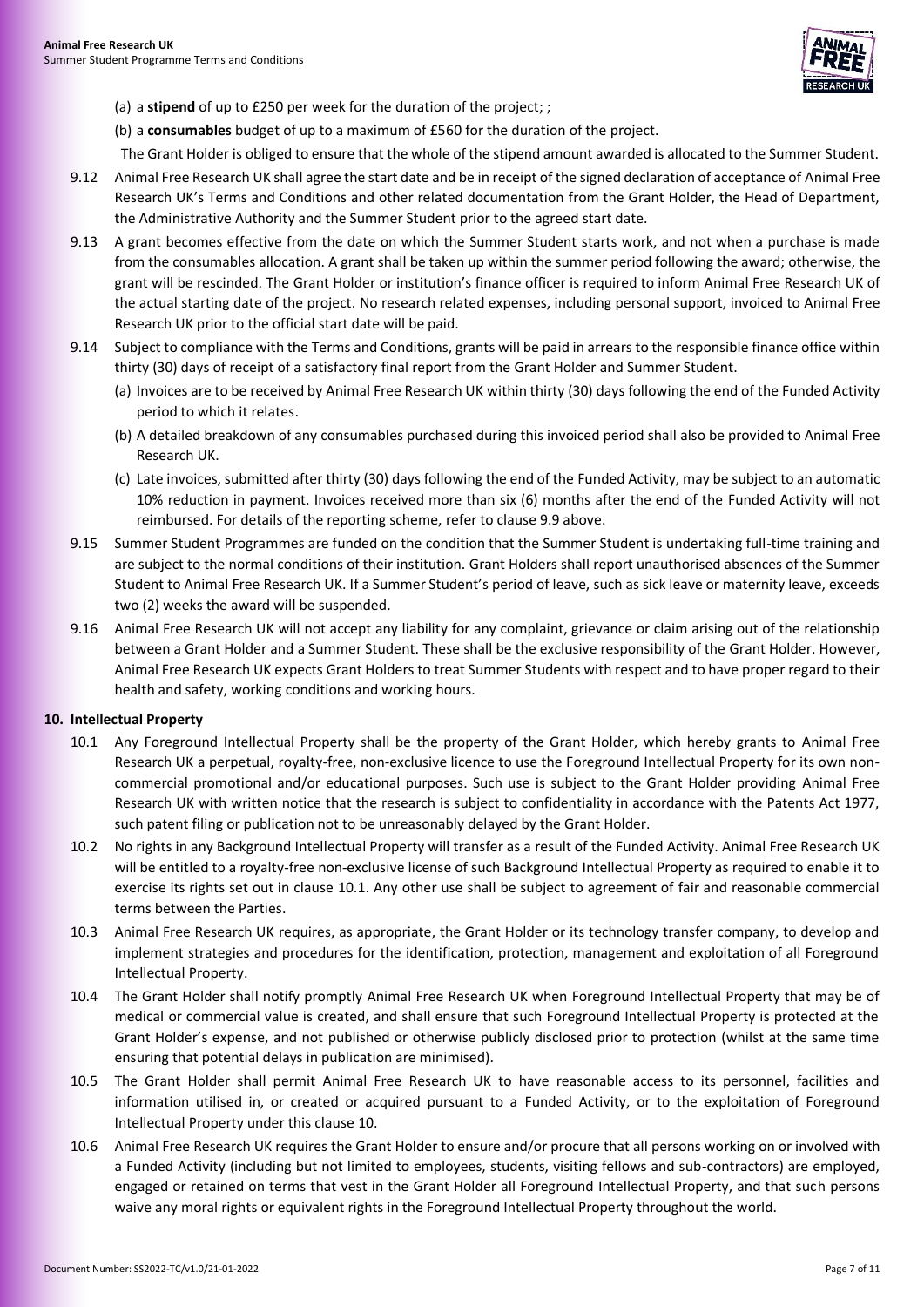

- <span id="page-7-0"></span>10.7 As a charity, Animal Free Research UK is under an obligation to ensure that the useful results of research funded by Animal Free Research UK are applied for the public good. Where Foreground Intellectual Property arises from the Funded Activity, Animal Free Research UK requires the Grant Holder to consider whether the protection, management and exploitation of such Foreground Intellectual Property is an appropriate means of achieving the public good in consultation with Animal Free Research UK.
- 10.8 If the Grant Holder considers that exploitation of the Foreground Intellectual Property is an appropriate means of achieving the public good in accordance with clause [10.7,](#page-7-0) the Grant Holder shall seek the prior written consent of Animal Free Research UK, (such consent not to be unreasonably withheld) before it makes any commercial use of, or grants to any third party any exploitation rights, over such Foreground Intellectual Property. Exploitation includes use for any commercial purpose or any licence, sale, assignment, materials transfer, or any other transfer of rights. As a condition for granting consent, Animal Free Research UK will require the Grant Holder to share with Animal Free Research UK the benefit of commercialisation of such Foreground Intellectual Property, either:
	- (a) as set out in clause [11;](#page-8-0) or
	- (b) by requiring the Grant Holder to enter into an agreement with an Animal Free Research UK Technology Transfer Company on substantively the same terms as claus[e 11.](#page-8-0)
- <span id="page-7-1"></span>10.9 Should the Grant Holder decide not to proceed with protection and commercialisation of any Foreground Intellectual Property then it shall inform Animal Free Research UK and, subject to any relevant third-party rights and consents, Animal Free Research UK shall have the right, but not the duty, to protect and exploit such Foreground Intellectual Property. For the avoidance of doubt, the Grant Holder will keep confidential the Foreground Intellectual Property to the extent necessary in order that any required protection of such Foreground Intellectual Property is not jeopardised notwithstanding its decision not to proceed with such protection and commercialisation. Animal Free Research UK shall confirm to the Grant Holder within a reasonable period whether it wishes to take on the protection and commercialisation of such Foreground Intellectual Property.
- <span id="page-7-2"></span>10.10 If the Grant Holder does not protect, manage or exploit any Foreground Intellectual Property to the reasonable satisfaction of Animal Free Research UK, then Animal Free Research UK shall have the right, but not the duty, to protect, manage and exploit such Foreground Intellectual Property. Such right shall only be exercised three (3) months after Animal Free Research UK has given the Grant Holder notice in writing that it is failing to protect, manage and exploit the Foreground Intellectual Property to Animal Free Research UK's satisfaction. However, Animal Free Research UK may exercise such right sooner where it reasonably considers that the opportunity to protect, manage or exploit such Foreground Intellectual Property in order to further its charitable aims could be lost if more immediate action is not taken. The Grant Holder agrees to do, and will ensure that its employees, students and any third party acting on its behalf do, all acts required to assist Animal Free Research UK in such protection and exploitation, promptly and fully.
- 10.11 Where Animal Free Research UK acquires Foreground Intellectual Property under clause [10.9](#page-7-1) or [10.10](#page-7-2) Animal Free Research UK shall have the rights granted to the Grant Holder under claus[e 11.1](#page-8-1) below, and the Grant Holder shall have the rights granted to Animal Free Research UK under clause [11.1](#page-8-1) below, in relation to all revenue generated by such Foreground Intellectual Property.
- 10.12 Thirty (30) days after the last day of each year of the Agreement or as reasonably requested by Animal Free Research UK, the Grant Holder shall provide a statement to be delivered to Animal Free Research UK which shall give details of the Foreground Intellectual Property generated that year, together with any commercialisation of the Foreground Intellectual Property and any fees generated from the commercialised Foreground Intellectual Property in accordance with clause 11.
- 10.13 Any monies payable to Animal Free Research UK pursuant to clause [11](#page-8-0) shall be paid within fourteen (14) days of delivery to Animal Free Research UK of such statement. Animal Free Research UK may require any of the statements and information referred to in this clause [10](#page-6-1) to be audited by its auditors so as to verify their accuracy and the Grant Holder will allow Animal Free Research UK or its representatives access to the relevant books, records and accounts during normal working hours, upon seven (7) days' notice by Animal Free Research UK, for the purpose of conducting an inspection and to confirm the accuracy of the written statements.
- 10.14 If Animal Free Research UK's auditors conclude that the amount paid to Animal Free Research UK by the Grant Holder under clause [11](#page-8-0) was less than it should have been, the Grant Holder agrees to pay the amount of such shortfall to Animal Free Research UK within fourteen (14) days of receipt by the Grant Holder of a notice to that effect from Animal Free Research UK and signed by its auditors. Animal Free Research UK agrees to pay the costs of its auditors unless their investigation reveals an underpayment of at least two per cent (2%) of the amount that should have been paid from the Grant Holder to Animal Free Research UK, in which event the reasonable costs of such audit shall be borne by the Grant Holder directly.
- 10.15 All sums accrued under this claus[e 10](#page-6-1) and clause [11](#page-8-0) shall remain due and owing notwithstanding the termination of this Agreement for any reason whatsoever.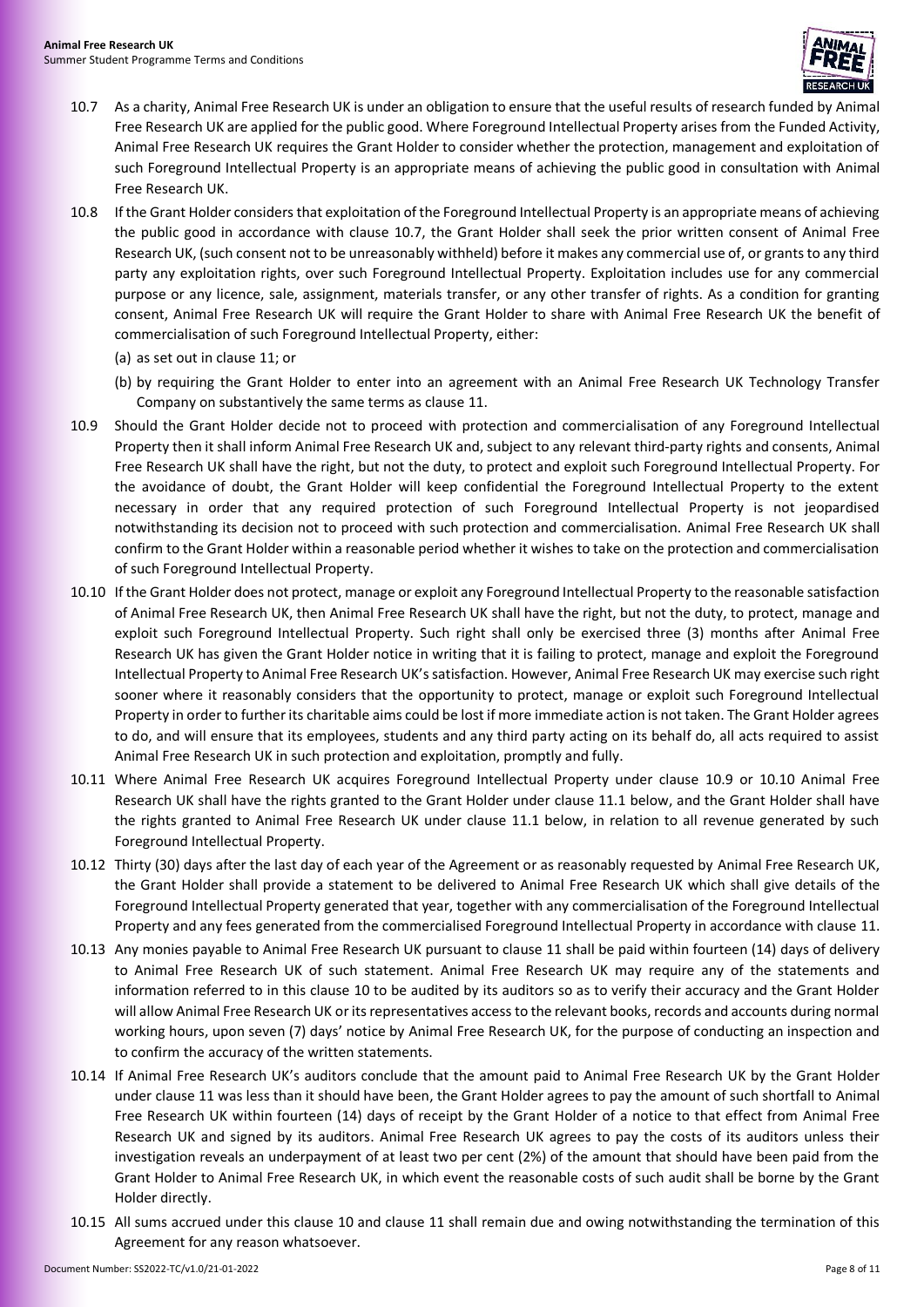

# <span id="page-8-1"></span><span id="page-8-0"></span>**11. Revenue sharing**

- <span id="page-8-3"></span><span id="page-8-2"></span>11.1 Animal Free Research UK shall be entitled to a share of any and all revenue arising from the exploitation of any Foreground Intellectual Property arising from an Animal Free Research UK grant in accordance with standard arrangements established by the Association of Medical Research Charities ("AMRC") in Appendix 7 of "An Essential Partnership" Principles & Guidelines for Working with Industry as published by the AMRC in December 2007 as illustrated below:
	- (a) Where Animal Free Research UK is the sole funder of the research leading to the Foreground Intellectual Property, the Grant Holder shall share with Animal Free Research UK any revenue generated from exploitation of such Foreground Intellectual Property according to the following formula:
		- (1) From gross income received the Grant Holder, or its technology transfer company if relevant, may:
			- 1. deduct and reimburse as appropriate any costs reasonably incurred by the Grant Holder, exclusively attributable to the exploitation of the Foreground Intellectual Property, including patent fees and reasonable professional costs ("Direct Costs");
			- 2. deduct and reimburse to Animal Free Research UK as appropriate either the amount paid to the Grant Holder under claus[e 11.1\(a\)\(1\)1](#page-8-2) above, or the full amount of any funding paid by Animal Free Research UK to the Grant Holder, whichever is the greater; and
			- 3. distribute remaining net income received in the following revenue shares (determined by reference to cumulative income) as follows:

| <b>Cumulative Net Income</b> | <b>Grant Holder</b>       | Animal Free Research UK    |
|------------------------------|---------------------------|----------------------------|
| £0 – £100.000                | 65% (sixty-five per cent) | 35% (thirty-five per cent) |
| £100.001+                    | 60% (sixty per cent)      | 40% (forty per cent)       |

- <span id="page-8-4"></span>(b) Where Animal Free Research UK is not the sole funder of the research leading to the Foreground Intellectual Property, or where a third party has provided research materials or other form of non-financial contribution to the research which led to the creation of the Foreground Intellectual Property, then Animal Free Research UK's share of any income arising from exploitation of such Foreground Intellectual Property shall be pro-rata calculated to take into account:
	- (1) first the inventive contribution of each inventor to the invention;
	- (2) then, the relative contribution of the Grant Holder, Animal Free Research UK and other third-party funders or contributors to each inventor as relevant;
	- (3) then the above formula in [11.1\(a\)](#page-8-3) shall be applied to Animal Free Research UK's portion of gross income attributed to Animal Free Research UK's contribution pursuant to this clause.
- (c) The revenue sharing terms in clause [11.1\(a\)](#page-8-3) and [11.1\(b\)](#page-8-4) above shall apply only to cash income generated from the exploitation of Foreground Intellectual Property.
- <span id="page-8-5"></span>(d) Where commercialisation leads to an equity deal the Grant Holder shall share the benefits of equity with Animal Free Research UK upon realisation of the equity asset by the Grant Holder (or its technology transfer company if relevant). The share to Animal Free Research UK shall be agreed on a case by case basis taking into account revenue sharing terms in claus[e 11.1\(a\)](#page-8-3) an[d 11.1\(b\)](#page-8-4) above and shall be calculated by the Grant Holder strictly in relation to the notional value of the Foreground Intellectual Property which arose under Animal Free Research UK's funding in proportion to the overall value of all other contributions to and/or assets of the company.
- (e) Notwithstanding claus[e 11.1\(d\)](#page-8-5) above and, for the avoidance of doubt, Animal Free Research UK shall not share in any equity received by the Grant Holder (or its technology transfer company if relevant) which does not relate directly to the Foreground Intellectual Property.
- (f) For the avoidance of doubt, the Grant Holder shall be responsible for rewarding the inventors of the Foreground Intellectual Property who are its staff or students from its revenue share in accordance with its own policies and codes of practice.
- 11.2 Example Revenue Sharing Calculations
	- (a) Animal Free Research UK is sole funder of the research leading to the Foreground Intellectual Property All inventors funded by Animal Free Research UK.

| Gross Income                                     | £50,000 |
|--------------------------------------------------|---------|
| <b>Direct Costs</b>                              | £10,000 |
| Net Income                                       | £40,000 |
| Grant Holder's share (65% of £40,000)            | £26,000 |
| Animal Free Research UK's share (35% of £40,000) | £14,000 |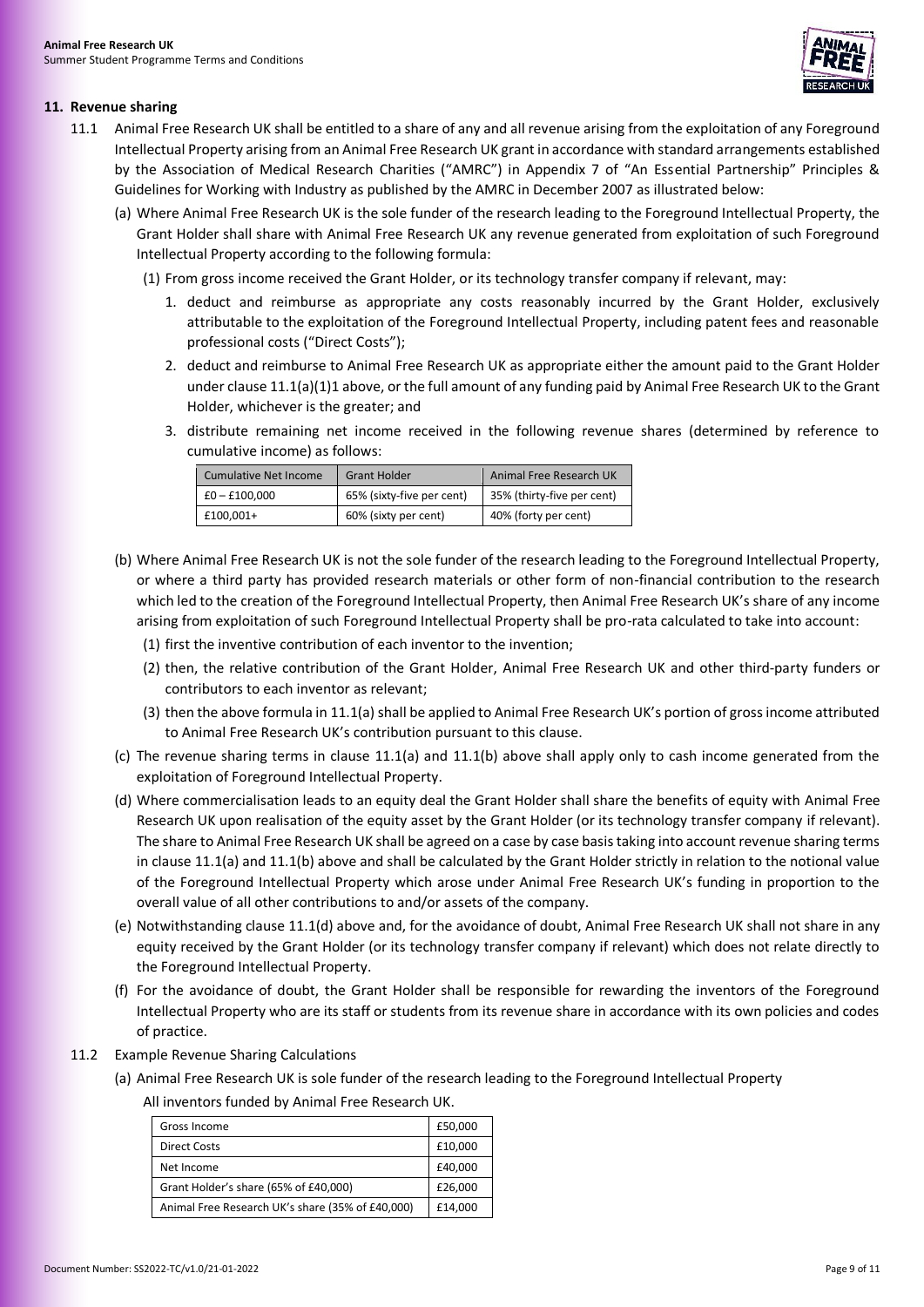

- (b) Animal Free Research UK is not sole funder of the research leading to the Foreground Intellectual Property
	- (1) Inventor details

Four inventors contributed to the Foreground Intellectual Property for which a patent application was filed. The inventors assessed their contribution and agreed that each contributed equally to the invention. Each inventor's contribution is therefore 25%.

Inventor A was funded by Animal Free Research UK

Inventor B was funded by Organisation B

Inventors C and D were funded by Organisation C

Each funder to receive a share of remaining net income from commercialisation of the Foreground Intellectual Property calculated pro rata on inventive contribution of each inventor to the invention. The portions of remaining net income from which each funder will receive a share are as follows:

Animal Free Research UK from 25% of remaining net income

Organisation B from 25% of remaining net income

Organisation C from 50% of remaining net income

(2) Distribution to Animal Free Research UK and Organisations B and C

| Gross Income                                      | £50,000 |
|---------------------------------------------------|---------|
| Direct Costs                                      | £10,000 |
| Net Income                                        | £40,000 |
|                                                   |         |
| Distribution to Animal Free Research UK           |         |
| 25% share attributable to Animal Free Research UK | £10,000 |
| Grant Holder's share (65% of £10,000)             | £6,500  |
| Animal Free Research UK's share (35% of £10,000)  | £3,500  |
|                                                   |         |
|                                                   |         |
| <b>Distribution to Organisation B</b>             |         |
| 25% share attributable to Organisation B          | £10,000 |
| Grant Holder's share (65% of £10,000)             | £6,500  |
| Organisation B's share (35% of £10,000)           | £3,500  |
|                                                   |         |
| <b>Distribution to Organisation C</b>             |         |
| 50% share attributable to Organisation C          | £20,000 |
| Grant Holder's share (65% of £20,000)             | £13,000 |

# <span id="page-9-0"></span>**12. Data Processing Schedule**

PROCESSING, PERSONAL DATA AND DATA SUBJECTS

- 12.1 PROCESSING BY THE PROVIDER
- 12.2 SCOPE
	- (a) The scope of data processed by Animal Free Research UK is that necessary for the performance of this grant, to administer the grant programme run by the charity. and to the extent required for legitimate interests and analysis purposes.
- 12.3 NATURE
	- (a) Administrators and directors of the charity will utilise the information in order to make decisions regarding grant distribution, allocation, spending, communication purposes and in order to analyse the success or otherwise of the grants programs.
	- (b) Analysis and research on matters such as distribution trends will also be utilised by the charity to evaluate its success and impact.
- 12.4 PURPOSE OF PROCESSING
	- (a) For business administration purposes to allow the organisation to maintain accurate records and contact details of grant-holders and other science stakeholders.
	- (b) To promote the charity and its activities and to appeal for further support from the general public.
	- (c) To allow the organisation to assess the impact of its activities.
	- (d) For defence against potential legal claims.
	- (e) For communication reasons.